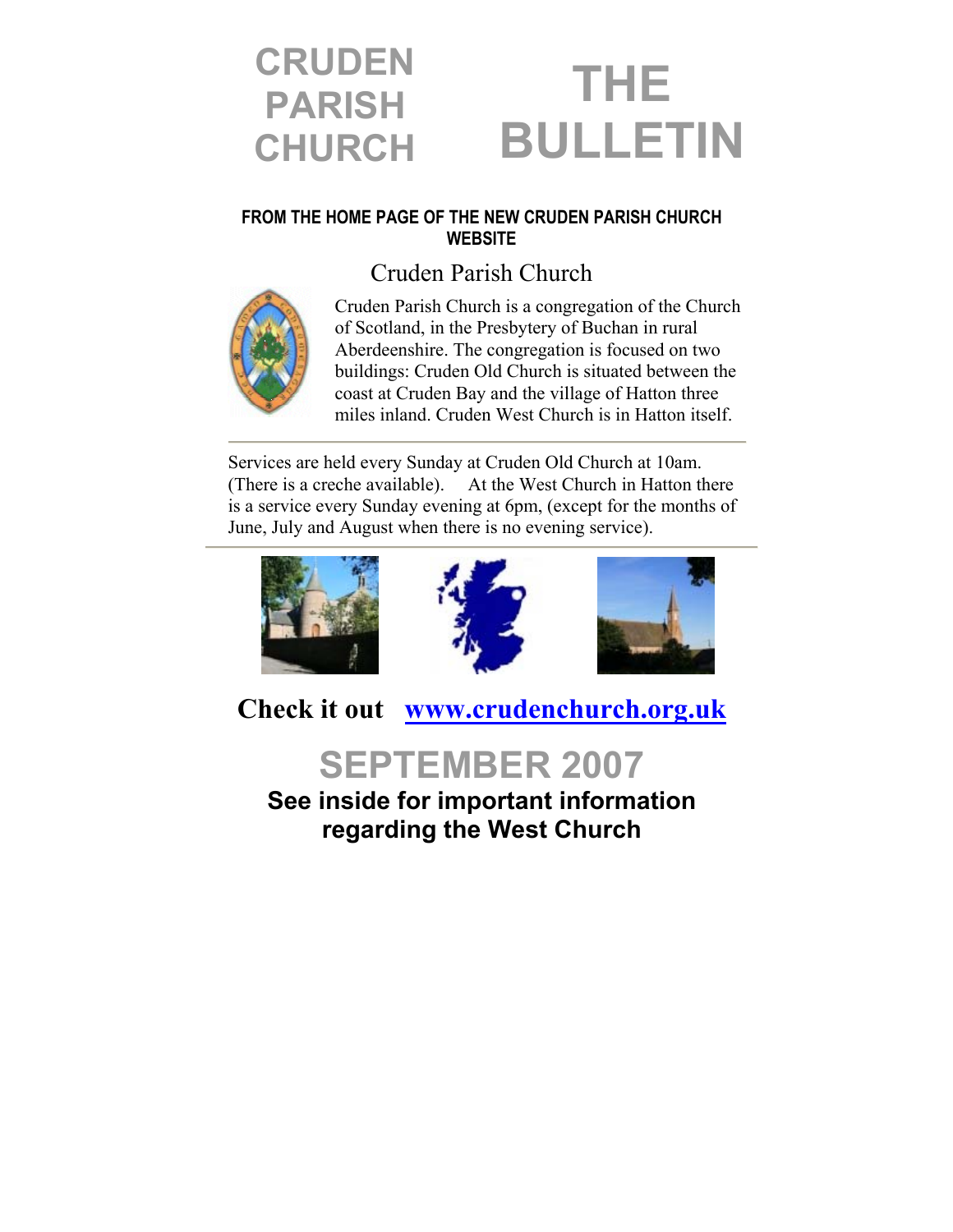

# DIARY | SEPTEMBER 2007

### EACH WEEK

Wednesdays 7.30 pm Choir Practice in the Old Church Hall Sundays 10.00 am Children's Sunday Club in the Old Church & Stables

| Sunday 2nd   | <b>MORNING SERVICE</b><br><b>EVENING SERVICE</b>                                                                                                                                             | $10.00$ am<br>$6.00 \text{ pm}$         | Old Church<br>West Church                    |          |
|--------------|----------------------------------------------------------------------------------------------------------------------------------------------------------------------------------------------|-----------------------------------------|----------------------------------------------|----------|
| Saturday 8th | Ekwendeni Hospital Cake & Candy Sale                                                                                                                                                         |                                         | 11 am $-$ 3 pm                               | Old Hall |
| Sunday 9th   | <b>MORNING SERVICE</b><br><b>EVENING SERVICE</b>                                                                                                                                             | $10.00$ am<br>$6.00 \text{ pm}$         | Old Church<br>West Church                    |          |
| Monday 10th  | Guild Committee                                                                                                                                                                              | $7.30 \text{ pm}$                       | The Manse                                    |          |
| Sunday 16th  | <b>MORNING SERVICE</b><br>Service conducted by the Mrs Vera Lumsden, Portsoy<br>Cruden Churches Walk<br><b>EVENING SERVICE</b><br>conducted by Elders (Mary Bratton, Kate Clark, Jack Young) | $10.00$ am<br>$6.00 \text{ pm}$         | Old Church<br>Sands of Forvie<br>West Church |          |
| Sunday 23d   | <b>MORNING SERVICE</b><br><b>EVENING SERVICE</b>                                                                                                                                             | $10.00 \text{ am}$<br>$6.00 \text{ pm}$ | Old Church<br>West Church                    |          |
| Monday 24th  | Guild                                                                                                                                                                                        | $7.30 \text{ pm}$                       | Old Hall                                     |          |
| Sunday 30th  | <b>MORNING SERVICE</b><br><b>Sacrament of Holy Communion</b>                                                                                                                                 | $10.00$ am                              | Old Church                                   |          |
|              | <b>EVENING SERVICE</b>                                                                                                                                                                       | $6.00 \text{ pm}$                       | West Church                                  |          |

From 12 to 21 September, during the absence of the Minister, pastoral duties will be undertaken by the Rev Allan Fawkes (phone 01779 841814)

From 2 September until Christmas, the hymnbook used in the Old Church will be CH4. On those same Sundays, Combined Mission Praise will be used for our evening services in the West Church.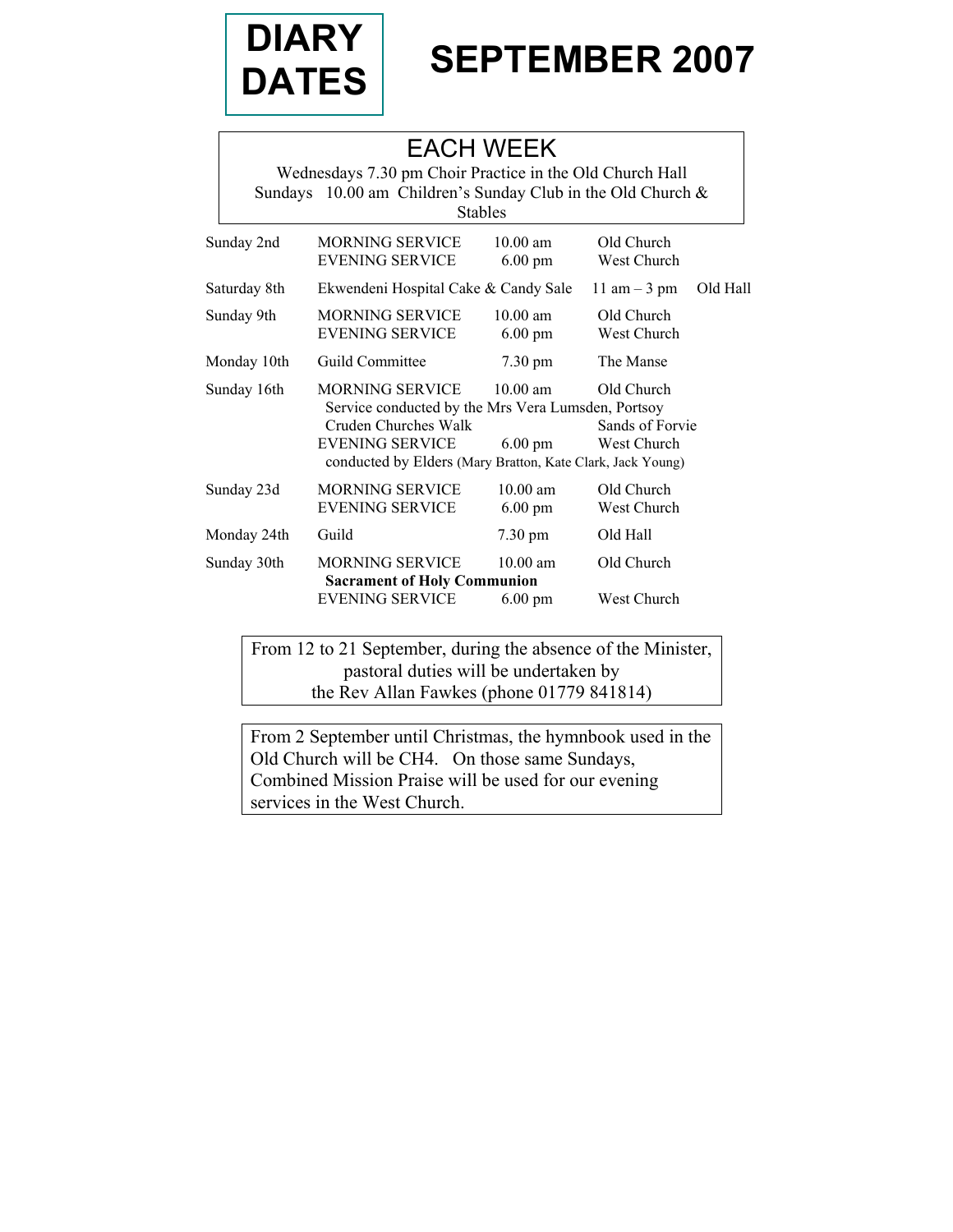### **Cruden Parish Church Property Committee REPORT ON CRUDEN WEST CHURCH**

This report is a result of the Annual Visitation round the properties conducted by the Committee on 5 May 2007 and summarises the conclusions of the Committee as confirmed after its full discussion on 5 July.

### The Objective

The Kirk Session has previously agreed to meet the costs of repairing the West Church. To implement this decision requires us to have the funding assured before we start. The Committee feel strongly that there should be one clear objective.

- **If the Church is to be used then it must be restored to a condition inside and out which shows quite clearly that we are proud to use and maintain the building.**
- **If we invite anyone into the building, as we do in theory every time we hold a service in it, we would want that person to conclude from the building that Cruden Church is proud to use it.**
- **Anything less than this would reflect badly on Cruden Parish Church and would lead people to rightly question whether the Property Committee was doing its job properly,**

### The Extent of the Problem

- 1. The plaster cracks inside the Church continue to worsen. The cracks are to be found right round the building. THE SAFETY CONCERN MUST BE TAKEN SERIOUSLY AND GREAT CARE EXERCISED. The Committee believes that the extent of the problem is such that the only satisfactory solution would be an extensive if not total replastering of the interior. Subsequent redecoration would be required.
- 2. Before any interior work is commenced extensive work would be required to the ridging and roof slates.
- 3. The kitchen would have to be upgraded to meet current hygiene standards.
- 4. Disability provision to meet the requirements of the 1995 Disability Act. This would include a ramped access, a disabled toilet and a loop induction system.
- 5. Ventilation problems at the back of the church continue. This will be helped but not solved by use of a dehumidifier.
- 6. Vandalism continues to be a problem. A broken window at the back has been repaired but now there is damage to air vents low down on the east wall and further damage to the noticeboard. These might be minor matters but they all add up to a serious ongoing and costly problem.

The Committee concludes that to produce a building to be proud to use will require many thousands of pounds to be raised.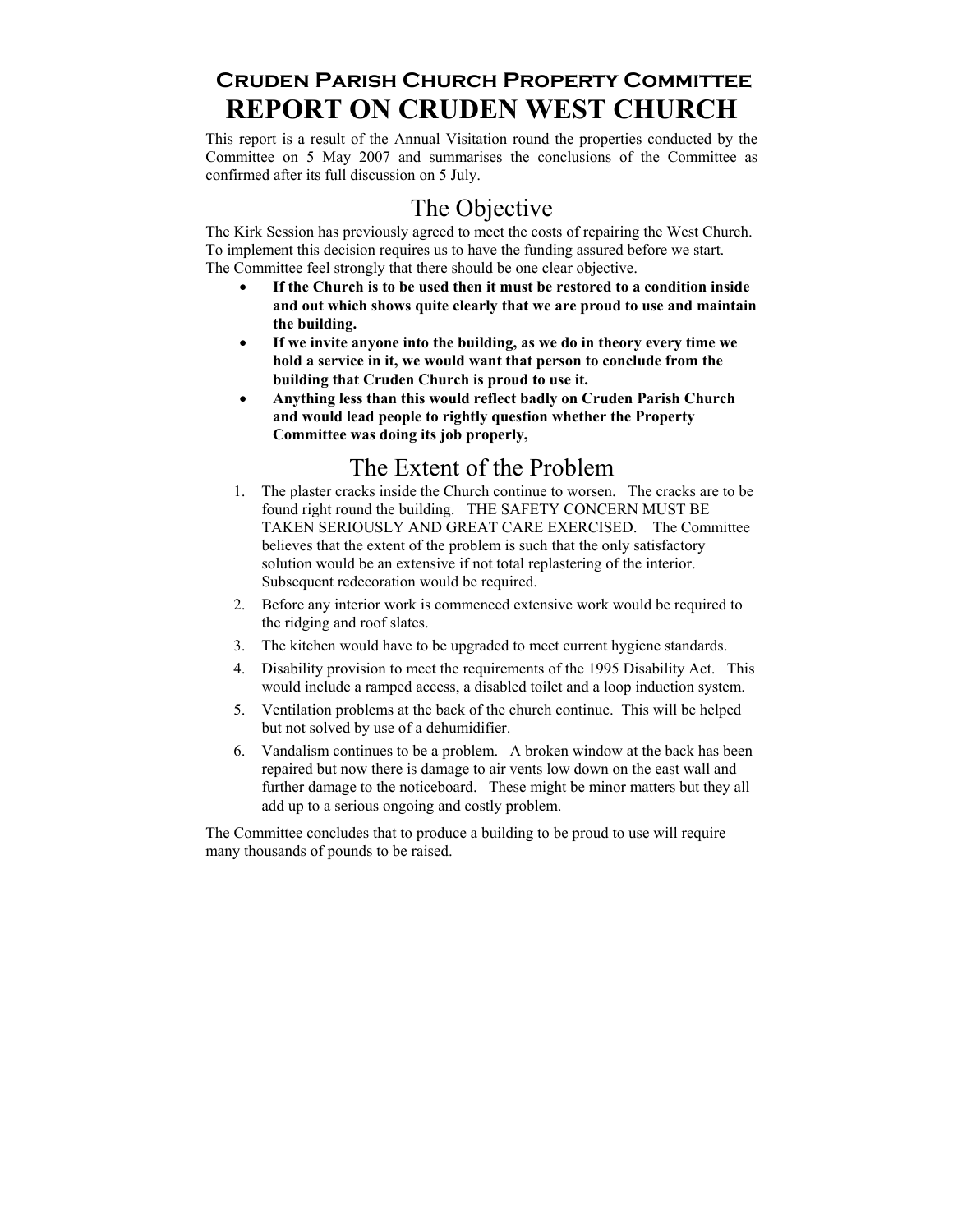### Funding

Unfortunately it has been found out that there is unlikely to be significant monies available through the Landfall Tax Scheme. There remains the money to be obtained from selling the piece of ground for which we have now established ownership. We should be able to raise a significant amount from this source. The Committee is not aware of any other possible sources.

### Other Property Concerns

The Committee, on behalf of the Kirk Session, has a duty of oversight of **ALL** our buildings and therefore must consider any one of them in the context of all our property. The Committee is aware of the needs of the Old Church properties and some of the possible cost involved.

- 1. Having been firstly advised that the Old Church vestry would need reslated at a cost of approximately £20,000, further investigation has resulted in repairs being effected but we have been told that the roof would need reslated in the not too distant future.
- 2. However the Stables roof has lost slates recently because of nail rot. We are advised that the roof should be reslated as a matter of urgency. Further opinions are being sought but if the work has to be done, which seems very likely, one estimate already received is for £10,500.
- 3. The Old Church Hall is a nineteenth century building hardly changed and urgently requires being brought up to modern hygiene standards with further disability provision. This, we should assume, might cost several thousand pounds.
- 4. No doubt there will be other problems at the Old Church over the next few years which will require to be dealt with.

These matters could certainly be coped with by any monies available from any sale of ground if not spent elsewhere. The Committee believes that upkeep of the West Church fell behind when resources were stretched while undertaking the Old Church renovation in 2002. The Committee is extremely concerned that if we go ahead to bring the West Church up to scratch, resources will not at the same time allow ourselves to maintain the Old Church properties as we should. So a backlog will build up there and the cycle will continue.

### Stewardship

While it is not the concern of the Committee to look at the Stewardship angle of property expenditure, as concerned members of the Kirk Session the Committee does feel that the Stewardship context cannot be ignored. Put bluntly the questions is "Is it acceptable Christian Stewardship for anything from £70,000 to £100,000 to be spent on a building basically used for evening services for only a handful of people, many of whom have already attended morning worship?" What is the reality of the situation? The Committee wonders whether the Session is intending to keep a building open only for the sake of keeping it open, not because we need it or can afford it?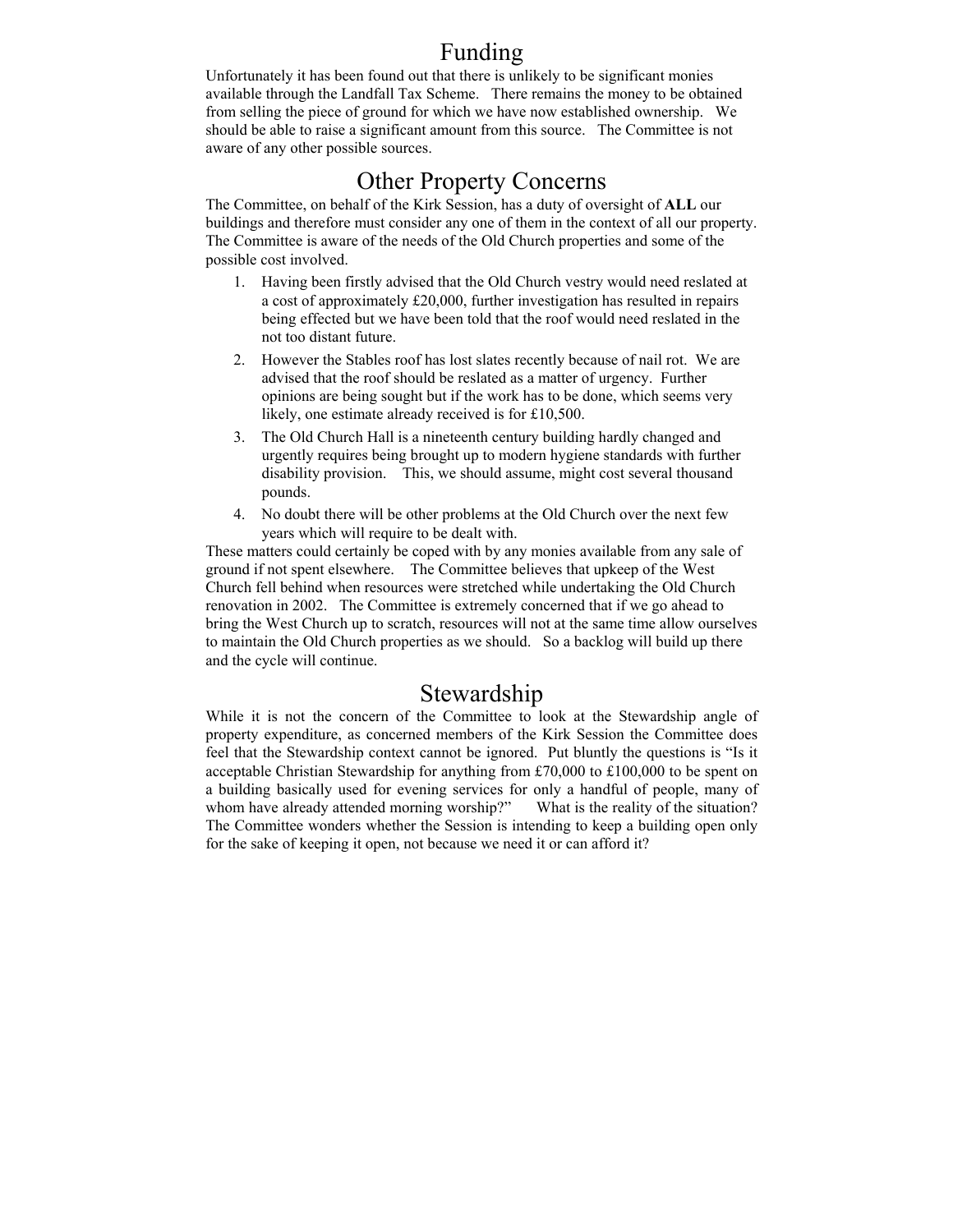### Future generations

The Committee has also considered that church numbers are going down and previously good givers are no longer with us and this process will continue to adversely affect our financial position. In 10 or 20 or 30 years time there may be fewer members whose generosity, even at its maximum, would find it even more difficult to maintain two church buildings. We find it difficult enough at this time! If one generation cannot bring itself about to take a difficult decision, all we are doing is passing the buck for what is inevitable to our successors. Will they thank us for that? Will we feel easy at knowing that we have burdened the next generation with a decision that we should have made for ourselves?

### Recommendation

After very careful consideration the Committee would summarise its views as follows.

- The Committee is determined that any building we have should be in a condition that makes us proud of it.
- The Old Church properties must not be allowed to deteriorate because we are spending all our money at the West.
- Quite simply, now and not just in the future, we cannot afford to maintain two church buildings.
- We are not acting as responsible Christians if we spend large amounts on a building we hardly use and therefore do not really need.
- We do not feel it is right to pass the responsibility for a difficult decision on to the next generation if the facts now are such that the decision requires to be taken.
	- A church should not be kept open for the sake of keeping it open.

**The Property Committee unanimously recommends that the Kirk Session resolves to close the West Church with a final evening service on 30 December.** 

\*\*\*\*\*\*\*\*\*\*\*\*\*\*\*\*\*\*\*\*\*\*\*\*\*\*\*\*\*\*\*\*\*\*\*\*\*\*\*\*\*\*\*\*\*\*\*\*\*\*\*\*

At its meeting on the 20 August 2007, the Kirk Session

- 1. agreed to proceed to take a decision on the future of Cruden West Church
- 2. accepting the argument put forward in the Property Committee Report, agreed that the West Church should be closed.
- 3. by one vote rejected an amendment that it be closed immediately and agreed that it be closed at the end of this year.

The Kirk Session also accepted that it was one of the saddest meetings that had ever been held for none of the elders took any pleasure in closing a building that had played a major part in the life of many members.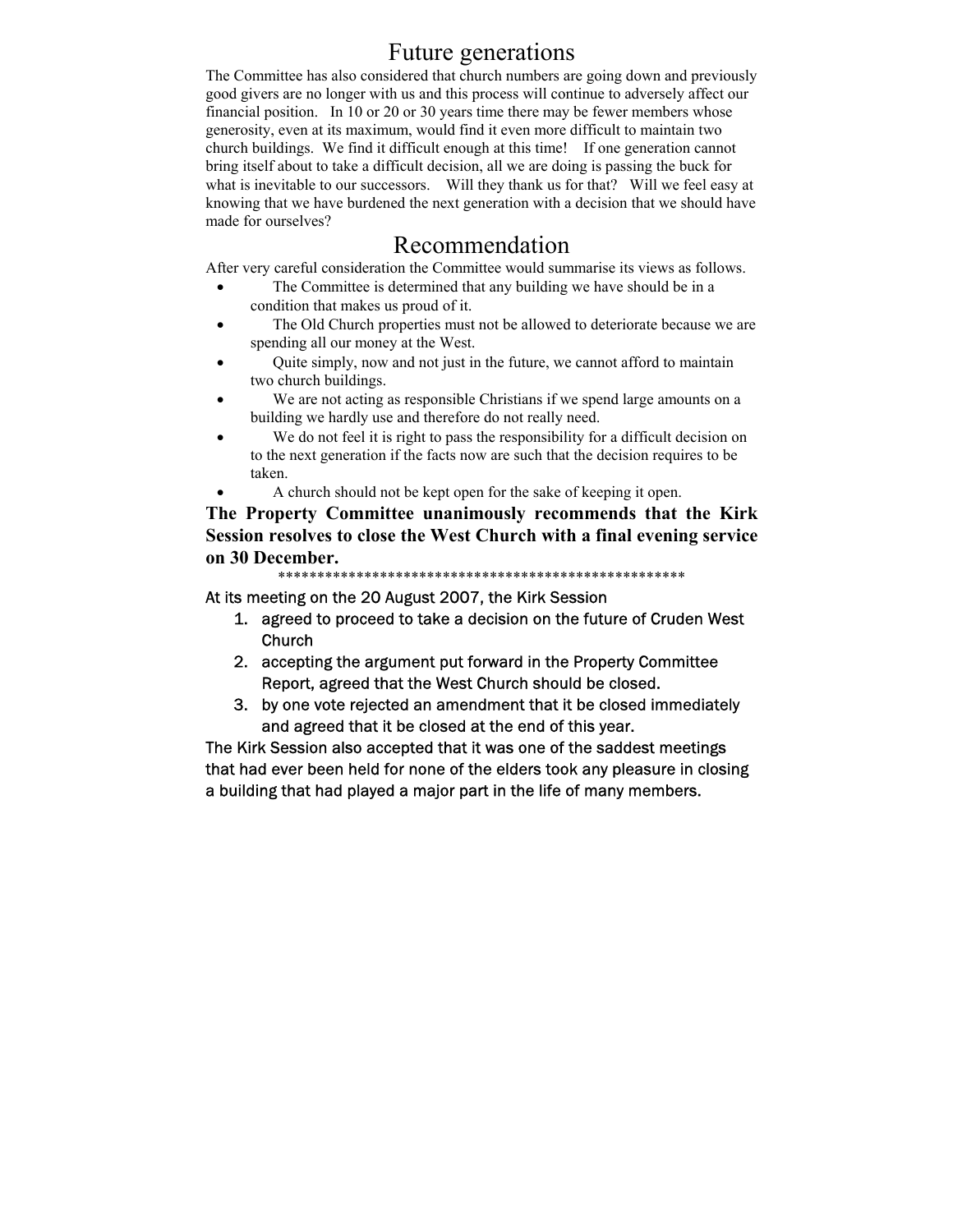### CHURCHES WALKING GROUP

#### *August 17-19 Badaguish Weekend*

Our first walk of the weekend was along the shores of Loch Morlich. This was just a short walk on Friday but we enjoyed it as the weather was very much in our favour and the peace and quiet was something to be appreciated.

On Saturday it rained the whole day, not unexpected considering this summer's weather. We separated into two groups. One group went walking part of the way along the edge of Loch Morlich, returning to their starting point through a wood. The other group made for the Glenmore Visitors' Centre and came across some people re-enacting a battle which involved a local Worthy called John Roy Stuart who became so famous in his day that the author Robert L. Stevenson based some of his adventures in his book 'Kidnapped'. The walking group were also lucky enough to witness some of these activities. Due to the bad weather conditions, the walking group returned to our base at Badaguish while the other group found their way to Newtonmore to visit the Countryside Museum, bit of a soggy experience!

Sunday proved to be a better day for exploring the local area. After a short time of worship led by Shonah Taylor, we again split into two groups. One group did a lower level more comfortable walk, while the other group set out on a longer walk. I had a bit of a 'Senior Moment' and opted to join the second group which found me not just walking farther than the others but doing a bit of mountaineering as well. However we all survived and felt the better of our walk????? Later that afternoon we went to the Jack Drake tearooms which we had visited last year and once again saw the birds and squirrels which are delight to watch. While we were there we sampled the delicious cream cakes. Our annual treat was a visit into Aviemore for our evening meal.

Despite the weather everyone agreed we had enjoyed the Badaguish experience and each other's company. Hopefully we will repeat it again next year.

*Jenny McGarrol* 

**The final two Church Walks for this year are 16 September Sands of Forvie 14 October Udny**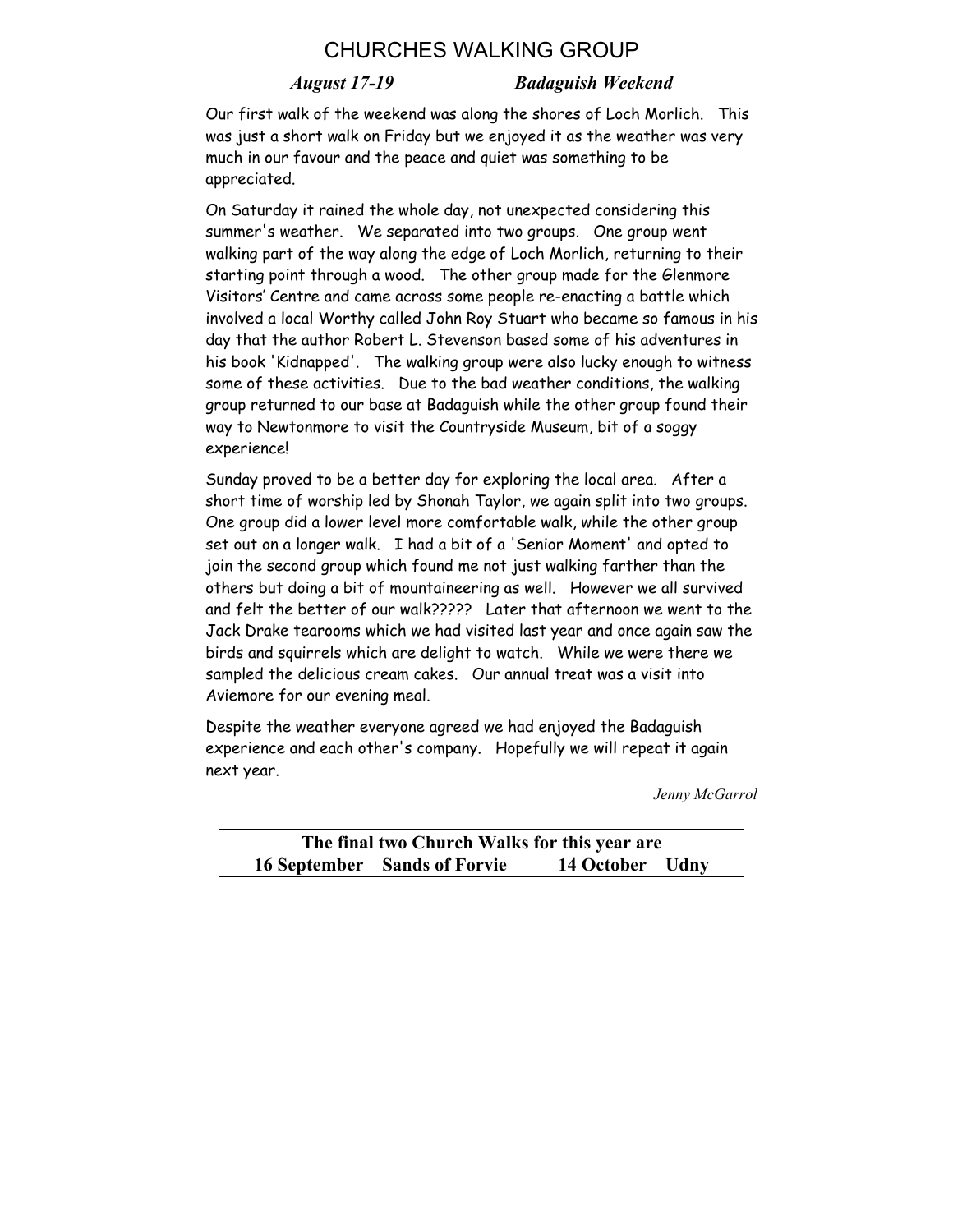## *BLYTHSWOOD SHOE BOX APPEAL*

It is that time of year again when Cruden Church is asked to support the Blythswood Shoe Box Appeal. Last year we surpassed ourselves, as usual so let us hope we can at least match the 77 boxes we sent in November 2006.

Boxes should be handed in to:

Cruden Bay Mrs Jenny McGarrol, 3 Ward Street (812408) Hatton Mrs. Jean Beedie, 37 Manse Road (841370)

Boxes may also be taken to the Old or West Churches on Sunday mornings and evenings respectively. If you are unable to fill your own shoebox but would like to donate items, please bring them to the church and place in the boxes provided.

**Please note that the boxes should be handed in by the END OF OCTOBER.** 

### *PROPERTY THANKS SUMMER 2007*

In spite of the wet, cold weather we had in July, a small number of willing helpers came along to the Old Church properties to get some DIY work done.

The railings have again been re-painted (this seems to be a job like the Forth Road Bridge); the entrance and toilet area in the Stables have been re-decorated; the windows at the Stables have been repaired and re-painted as have some in the Hall and at the Church.

I thank those members who were willing to give of their time and effort. *Robert Esson, Property Convenor.* 



### *CAKE AND CANDY SALE*

On Saturday September 8 there will be a Cake and Candy Sale in the Old Church Hall to raise funds for Ekwendeni Hospital. Produce and secondhand books will also be for sale. Soup and pancakes, tea and coffee will be served and the Sale will be from 11 am until 3 pm. Donations to the stalls, raffle prizes and offers for help on the day will be gratefully accepted. It is hoped that this new venture will gain the generous support of the congregation and as a result we will be able to send a worthwhile donation to Malawi. Tickets £1. If transport is required please contact Beatrice Fawkes, Betty Forrester,

Annette Garden or Marilyn Samways.

## OUR SUNDAY MORNING WORSHIP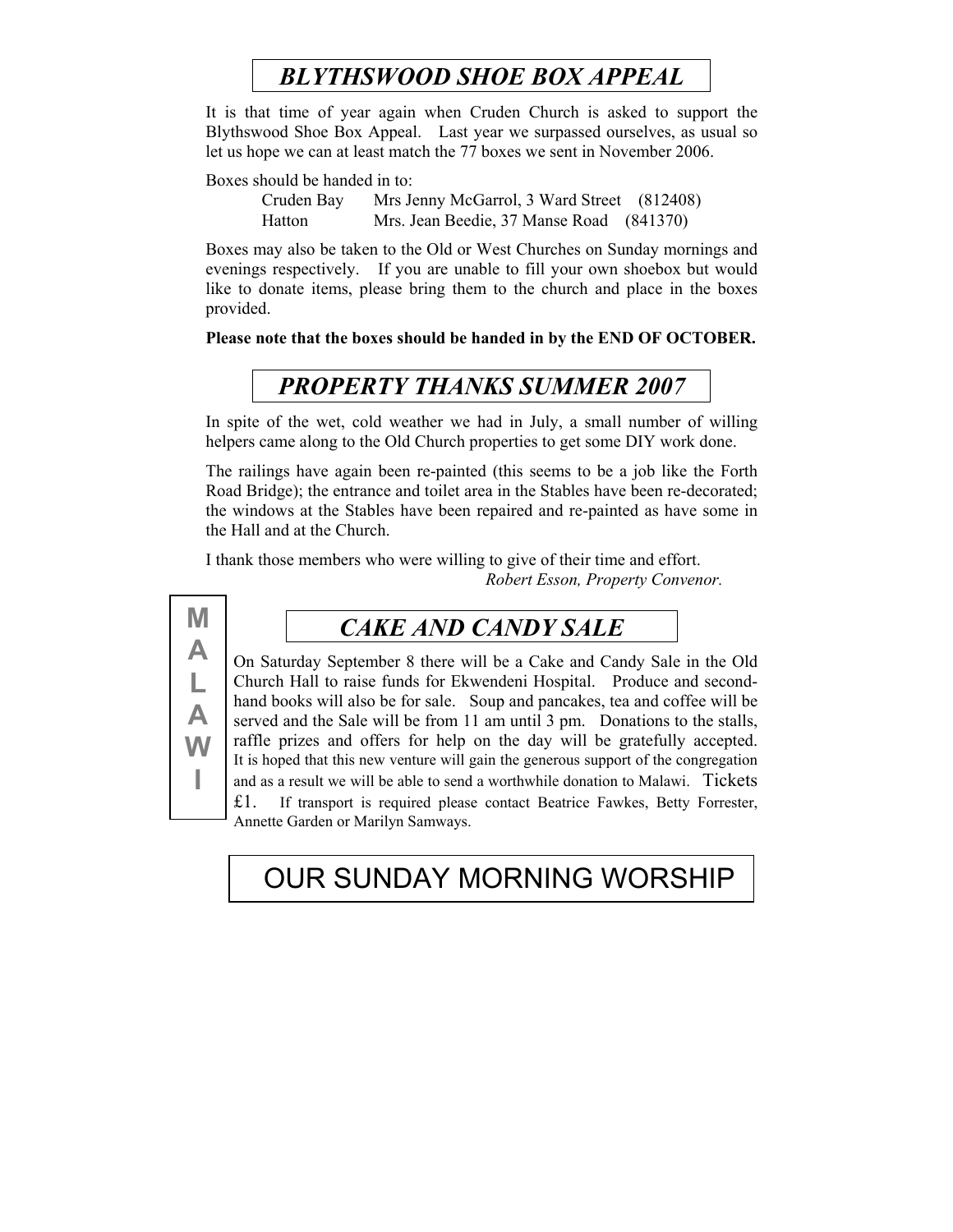From September through to December we shall be learning what God has to say to us through the ancient hymns of His people, the Psalms.

> September 2 Psalm 1 September 9 Psalm 8 September 16 PULPIT SUPPLY September 23 Psalm 19 September 30 Psalm 23

Once again we are looking for volunteers to do the bible readins on Sunday mornings. New volunteers always welcome. Volunteering sheet is in the Welcome Area of the Old Church.

## LIFE AND WORK - IN SEPTEMBER'S ISSUE

**Saturday night at the Kirk** This month's cover story features an Ayrshire church keeping youngsters off the street with a Saturday night project.

**Pulpit Reflections** Richard Ellis who has been involved in assessing ministers' communication skills for over 20 years reflects on the thousands of sermons he has heard during the course of his work.

**A champion for Christianity** Oxford University Professor Alister McGrath, author of The Dawkins Delusion is profiled this month. He is one of the biggest critics of the atheist Richard Dawkins, author of The God Delusion. **'Let the children come to me'** A survey among Kirk congregations reveals an almost equal divide on the issue of children at Communion. While some congregations encourage the participation of children there are many who felt strongly that children should neither participate nor be present at Communion. **Hope in a scary world** The Rev Jock Stein commends the thoughts of Calvin and Knox to 'to help you live a contented and positive life in troubled times!' **A measure of spirituality** The Very Rev Dr James Simpson explains why actions in our lives speak louder than theology.

**The Last Word** Following a recent edict from the Vatican defining 'proper' churches, Muriel Armstrong examines the Roman Catholic Church's view of other Christian denominations.

**And more…. Comment, book reviews, travel, finance, lively letters, news from far and near, monthly prayer, prize crosswords…. all for £1.60!** 

*If you would like to read Life & Work, the magazine of the Church of Scotland, contact Isobel Young on 812360* 

**DID YOU NOTE THAT** at 2/3 Main Street Cruden Bay at 7 30 pm on Monday 10 September The **DVD/Video Discussion Group** meets.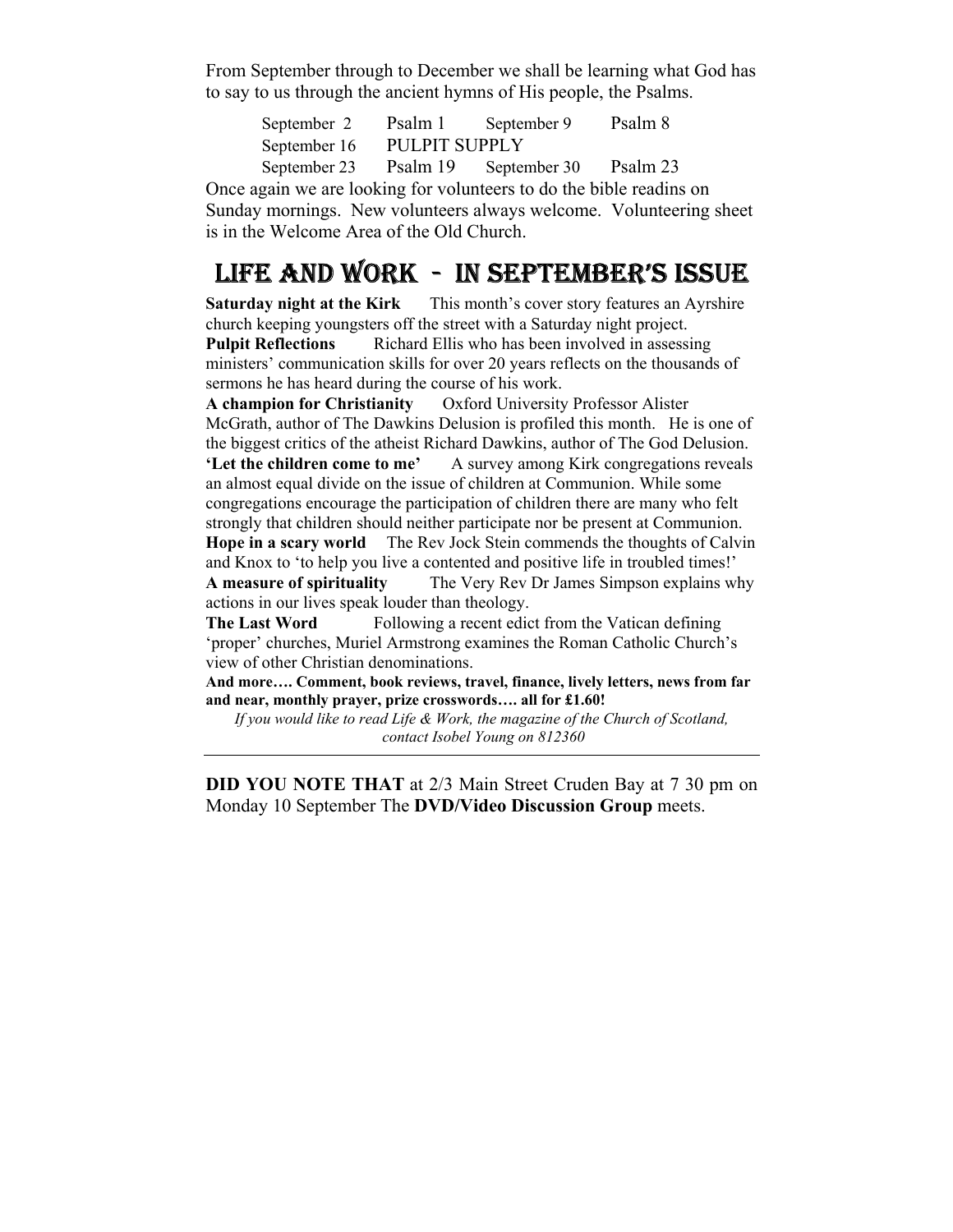

Dear Friends

#### **CRUDEN WEST CHURCH**

You will probably have read the earlier pages in this Bulletin outlining the report brought by the Property Committee to the Kirk Session meeting on 20 August and of the decision taken by the Kirk Session, with the greatest of reluctance, that **at the end of the year the West Church be no longer used**. This was a decision not taken by the heart but by the head – not emotionally but after considering the situation rationally.

It was with heavy hearts that this decision was reached for it is one of the most difficult decisions that can be taken in church life because of the important part the building has played in many members' lives. The fact is, however, that we have been using it for a number of years recently despite the advice of the General Assembly regarding the costly use by a congregation of two church buildings. That was why we could not expect any financial help from the Church of Scotland to restore the building. Nostalgia and fond memories do not pay bills.

#### **Why was the decision taken?**

If you are still asking that then all I can say is please read the Property Committee report again. That makes it quite clear why the Committee recommended what they did and we can assume that is what the Kirk Session accepted by agreeing their decision overwhelmingly.

So no one need ask why but everyone can feel sad that an important chapter in the life of the Christian Church in Cruden has closed.

We shall be reverting to the situation, prior to the Disruption of 1843 when there was only one Presbyterian church in the parish. In a sense we are demonstrating the restoration of Presbyterian unity as we return to the single focus of the Old Parish Church. Of course, in the towns and cities of our land many churches that were built as a result of disruption have already been closed for with unity there was no longer need for them all.

So thousands of people have gone down this road before us and felt the pain of losing something important to them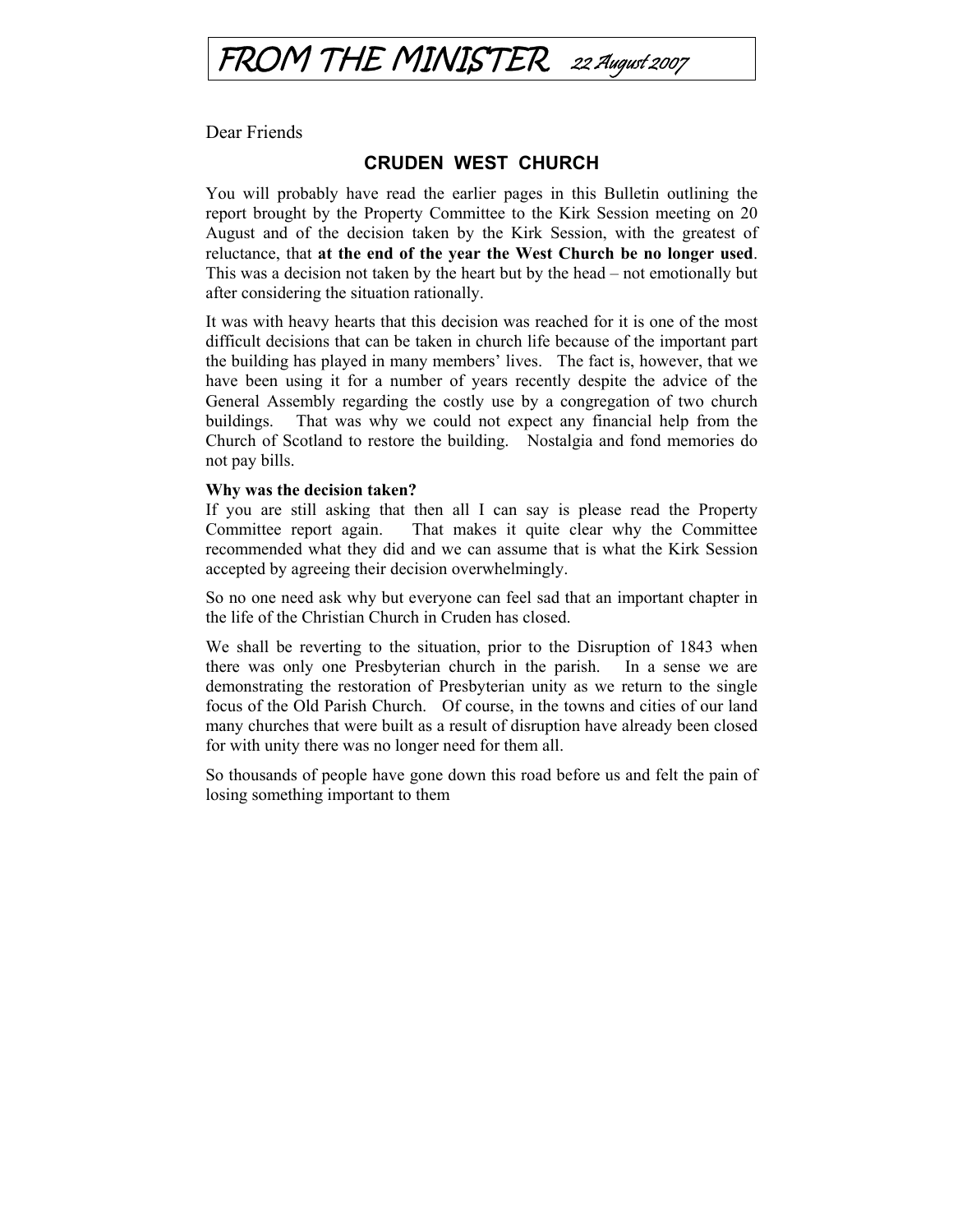#### **A building not a church**

For long I never thought the church would close before the end of my ministry here and I will have many fond memories of many things that have taken place in the West Church over the last 30 years. But I was increasingly doubtful that the West Church would have continued beyond a vacancy, leaving my successor to deal with a difficult situation which he or she would prefer not to have at the beginning of a ministry.

A very important point was made in the Session discussion and it is one we should all remember. The decision means **a building has been closed but not a church.** Cruden Parish Church remains alive and well and I am confident that we will recover from the blow to our morale by the closure.

I want all our members, and particularly those with close attachment to the West Church, to know how seriously the Session took their decision making responsibility. It is always easier to decide to do we would like to do but on this occasion the Session decided to do what they considered best for the future of Cruden Church.

I would ask you to remember in your prayers

- those elders who discovered how uncomfortable it can be when what they might like to see happen conflicts what what they feel is right
- those who feel the natural sadness of losing a building important to their past
- the Kirk Session in making future decisions about the church. All that has been decided so far is that it will no longer be used after December. What will be done thereafter with the building has not as yet been considered. Further difficult decisions lie ahead.

#### **Looking ahead**

It just so happened that at the same meeting when it was decided that a chapter of the past be soon closed, other topics helped us look to our future.

We are grateful to one of our new members, the Rev Fred Coutts, Senior Chaplain at Aberdeen Royal Infirmary, for all the work he has put in to our new web-site. Cruden Church is moving with the times! And the Session were pleased to agree to proceed with the ordination of new elders on the last Sunday of August. You will find more information of that on another page.

Your friend and minister

Rodges Nailson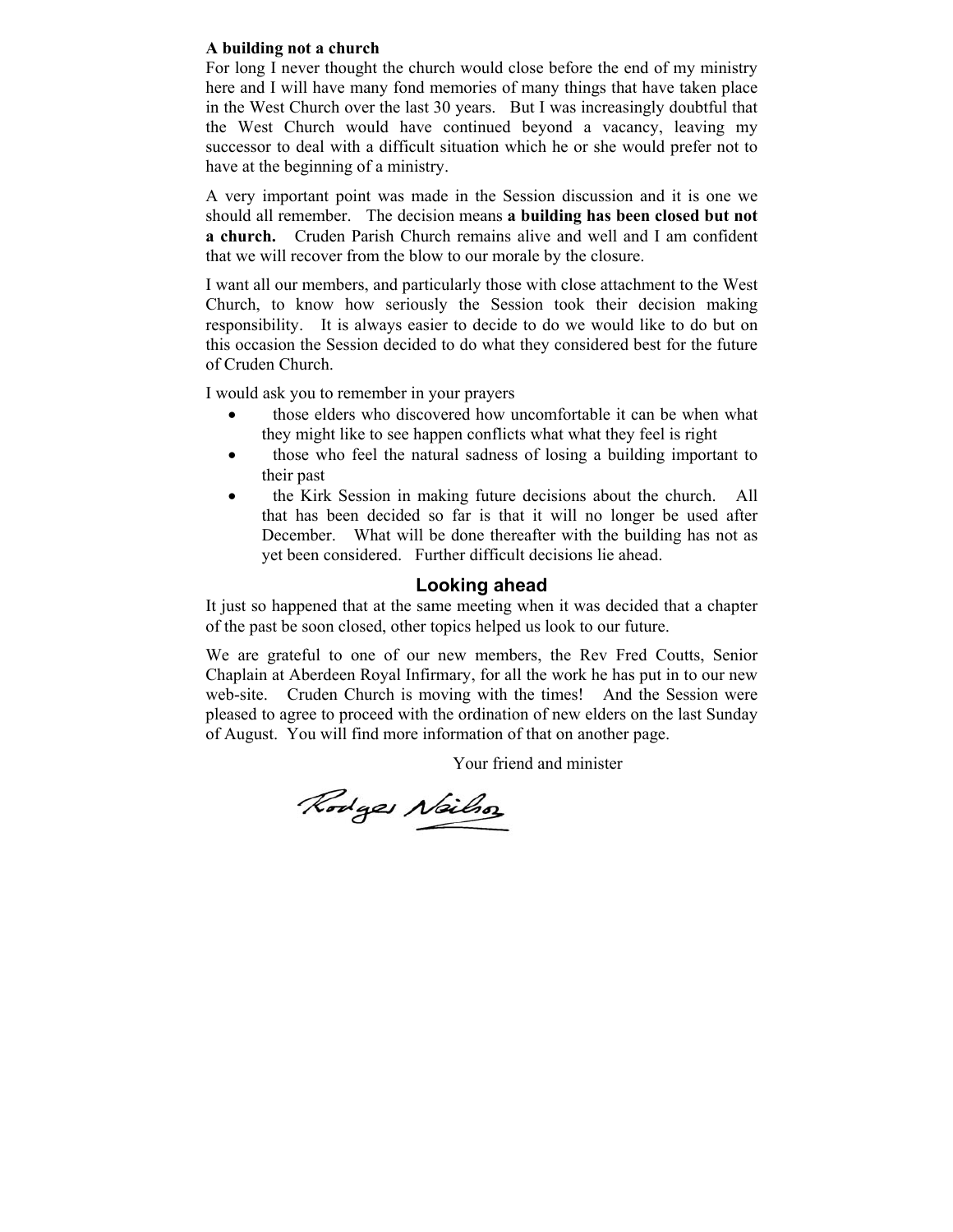

to **Mr Joe Nicolson, 157 Braehead Drive,Cruden Bay** who will be celebrating his 80th Birthday this month.

The minister would welcome, in writing please, any news for this feature in the Bulletin. He feels that it should not simply be a list of anniversaries and birthdays.

# *DVD/VIDEO GROUP*

In June the group enjoyed a night out at Salvatore's and now we are looking forward to the first meeting of the Autumn.

Our numbers increased in the last session and we already have a number of DVDs we are planning to watch but more members are always welcome, so if you enjoyed the meetings in the past, or feel you would be interested in learning and discussing through this medium please come along to join us at Marilyn Samway's home, 2/3 Main Street Cruden Bay at 7 30 pm on Monday 10 September.

*Annette Garden.*

### **THE AFTER-SERVICE REFRESHMENTS**

Thank you to all who have been willing to help serve teas/coffees following the morning services over the months. More volunteers would be welcome. Please get in touch with me if you would be willing to help out. *Mary Esson*

FAIRTRADE Cruden Parish Church is now registered as a Fairtrade Church hence the certificates in the Old Church welcome area and hall.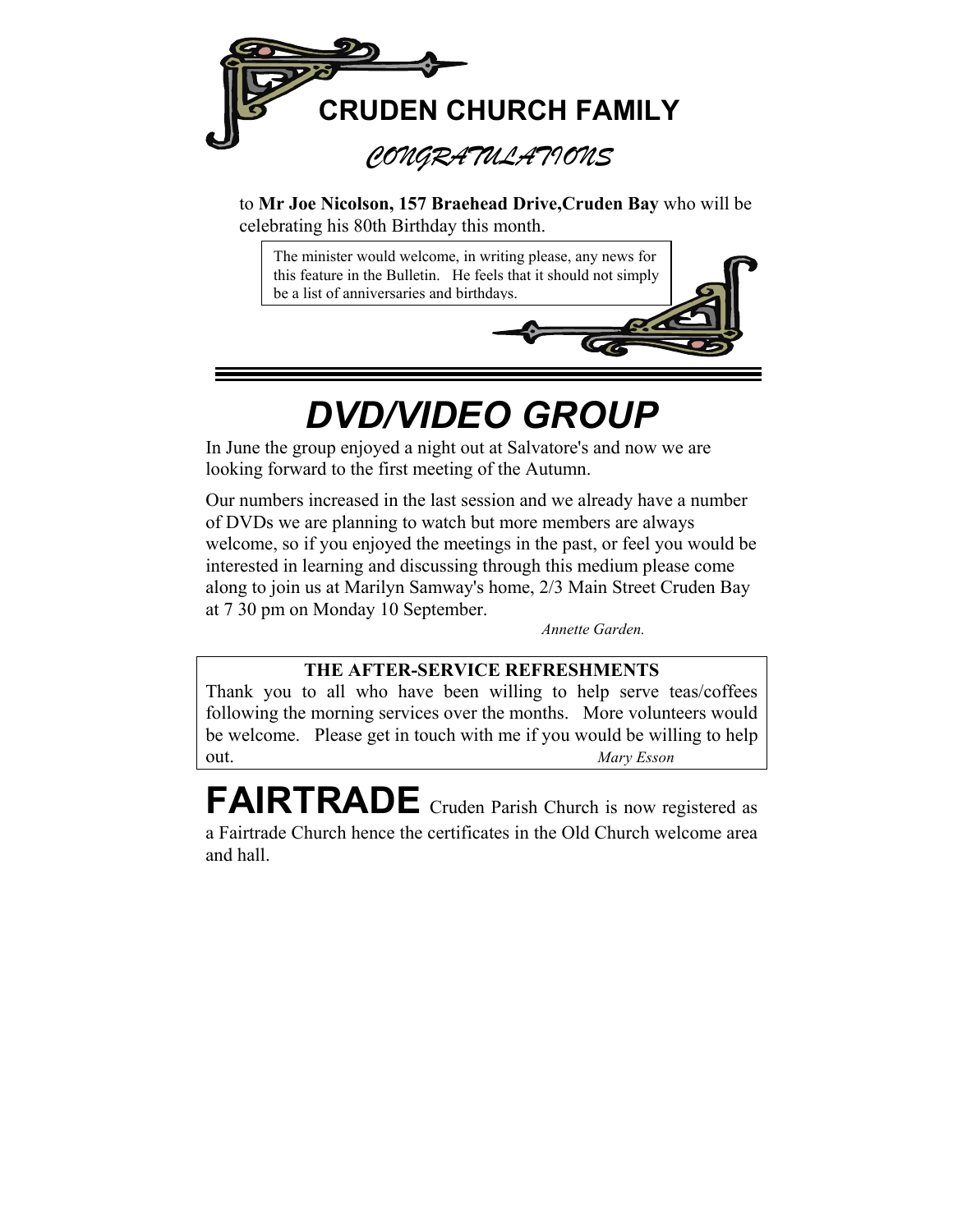### **Christian Aid Week in Cruden Parish £2698**

*This year we have been able to send off a total of £2698.09 for Christian Aid Week in Cruden Parish for 2007. Given that there were several of the usual helpers away on the Holy Land trip, this amount was better than had been anticipated. This comes from a very successful Buttery Morning held in the Public Hall Hatton, a Christian Aid Lunch which followed a morning service at the Old Church Cruden and the House to House collection which took place within the Cruden Parish.* 

*This year over 35 collectors (again some new people were involved, thank you for volunteering) from the Cruden Parish area took part in the House to House collection which covers from Longhaven to Whinnyfold, the villages of Cruden Bay and Hatton with the rural areas well covered also. The time and effort given for the House to House collection is very much appreciated.* 

*A most sincere thank you goes to all who so generously gave to the weekend events, also those who filled the envelopes.* 

*Mary Esson* 

### **SOCIAL COMMITTEE**

#### *COUNTRY AND WESTERN NIGHT*

Details have not yet been finalised but it is hoped that before September is over an enjoyable Country and Western Night will be held. Tickets will cost £5 and a raffle will be held. Those coming are asked to provide their own refreshments (drinks and nibbles). **Look out for further details!**

### *PANTOMIME TRIP*

Cruden Church Social Committee would like to organise a trip to the pantomime. It will probably be on Saturday 8 December, a matinee performance of Snow White at the Arts Centre in Aberdeen. The tickets are not available yet but will cost no more than £10. Transport will be arranged (cars or a bus). In order to gauge interest you are asked to add your name to the sheets on the church notice boards.

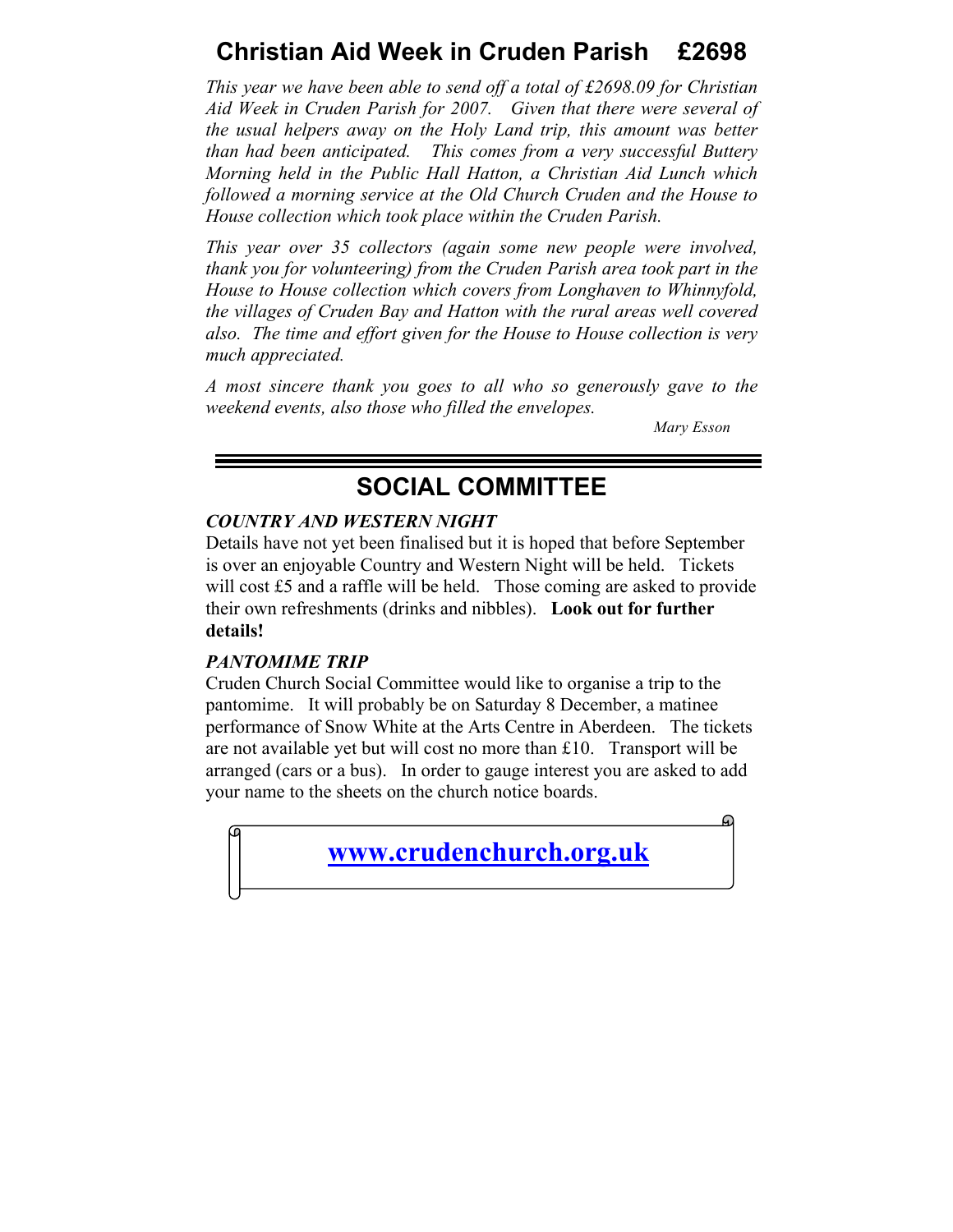

**To give you a handy reminder of these dates, you will find included in the Bulletin a card with the above information.** 

### NEW ELDERS

The Kirk Session agreed to invite onto the Session Mrs Karla Buswell, 20 Manse Terrace, Boddam Mrs Beatrice Fawkes, 3 Northfield Gardens, Hatton Mrs Katherine Hyman, 27 Main Street, Cruden Bay Miss Judith Taylor, 3 St Olave Place, Cruden Bay and all 4 have agreed. They will be ordained as elders of the Church of Scotland at a service on 28 August.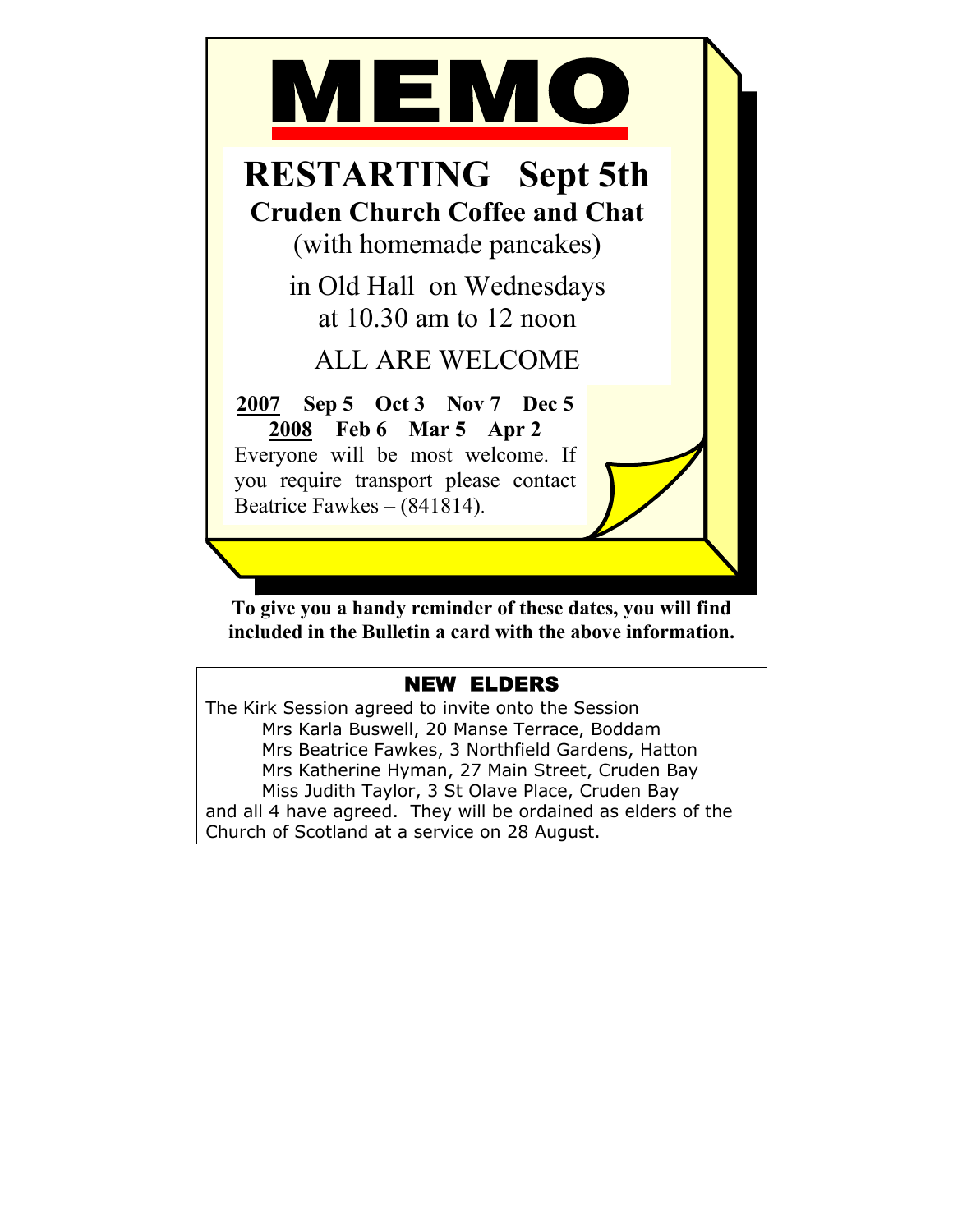### **SUNDAY MORNING DUTIES 10.00 am OLD CHURCH**

| Date    | Door                                        | <b>Flowers</b>  | <b>Teas</b>                              | <b>Children</b>                                                  |
|---------|---------------------------------------------|-----------------|------------------------------------------|------------------------------------------------------------------|
| 2 Sept  | Helen Fowlie<br>Margaret Mitchell           |                 | Mary Esson<br>Norma Forman               | Katherine Hyman<br>Maureen Reid<br>Helen Smith<br>S or C Skinner |
| 9 Sept  | Helen Fowlie<br>Margaret Mitchell           | Anne McNaughton | Jessie MacDonald<br>Sharon Rennie        | Brenda Cadger<br>Marie Forsyth<br>Joyce Fowlie<br>Karla Buswell  |
| 16 Sept | Margaret Jamieson<br><b>Beatrice Fawkes</b> | Pat Donaldson   | Fiona Stephen<br>Iris Durno              | Katherine Hyman<br>Maureen Reid<br>Helen Smith<br>S or C Skinner |
| 23 Sept | Margaret Jamieson<br><b>Beatrice Fawkes</b> | Marilyn Samways | Marilyn Samways<br>Alison Neilson        | Brenda Cadger<br>Marie Forsyth<br>Joyce Fowlie<br>Karla Buswell  |
| 30 Sept | <b>Wallace Donaldson</b><br>Kate Clark      | Marilyn Samways | Liz Carnie<br>Kathleen Craig             | Katherine Hyman<br>Maureen Reid<br>Helen Smith<br>S or C Skinner |
| 7 Oct   | Peter Slamaker<br>Shonah Taylor             |                 | Margaret Jamieson<br>Irene Will          |                                                                  |
| 14 Oct  | Peter Slamaker<br>Shonah Taylor             | Marina Bruce    | Mary Bratton<br><b>Betty Forester</b>    |                                                                  |
| 21 Oct  | Helen Smith<br>Irene Will                   | Mary Esson      | <b>Margaret Adams</b><br>Lewis McKechnie |                                                                  |
| 28 Oct  | Helen Smith<br>Irene Will                   | Norma Forman    | Dorothy Cruickshank<br>Elma Cumming      |                                                                  |

#### **SUNDAY EVENING DUTIES 6 pm WEST CHURCH SEPTEMBER OCTOBER SEPTEMBER**

| Date | Door                | <b>Flowers</b>      |
|------|---------------------|---------------------|
| 2nd  | Rosemary Reid       | Anne Smith          |
| 9th  | Rosemary Reid       |                     |
| 16th | <b>Betty Morris</b> | <b>Betty Morris</b> |
| 23rd | <b>Betty Morris</b> |                     |
| 30th | Margaret Adams      | Rosemary Reid       |

### **Date Door Flowers** 7th Aileen Milne 14th Aileen Milne Joyce Willox 21st Alison Neilson 28th Alison Neilson Joyce Willox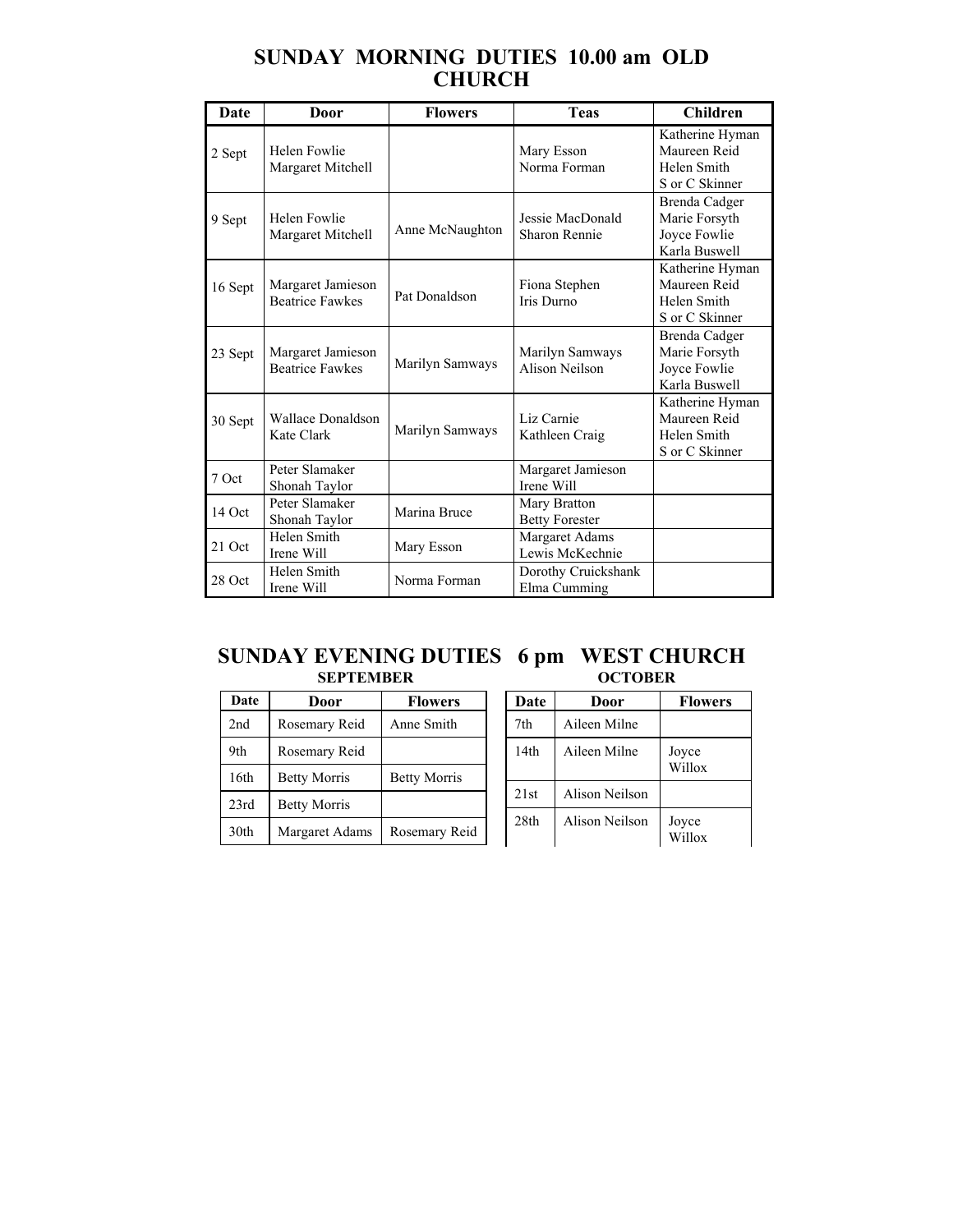# **PARISH REGISTER**

\*denotes member

**DEATH**  Mr Robert Smart, Meadowvale, Ellon.

**NEW MEMBERS**  Rev & Mrs Fred Coutts, Ladebank, Hatton.



**COMMUNION** W Old Church 10.00 am

**Duty Elders** Mary Bratton, Betty Forrester, Helen Fowlie, Betty May, John Lamb, Jim MacDonald, Sandy Smith, Jack Young, Sandy Beedie, Anne McNaughton.



The Boys' Brigade Company begins its new session in Cruden Bay School on 5 September. **PLEASE NOTE the session will continue only if there is further adult help**. Further details are available from Colin Skinner (812692).

THE NEXT ISSUE OF THE BULLETIN WILL COME OUT ON **30 SEPTEMBER**. Copy for inclusion to be handed in to the Manse as soon as possible.

### **CRUDEN CHURCH CHOIR**

Practices have resumed on Wednesday evenings at 7.30 pm in the Old Church Hall. The Choir would be delighted if anyone wanted to join them to practice the hymns for Sunday and some of the special anthems that occasionally enhance our worship.